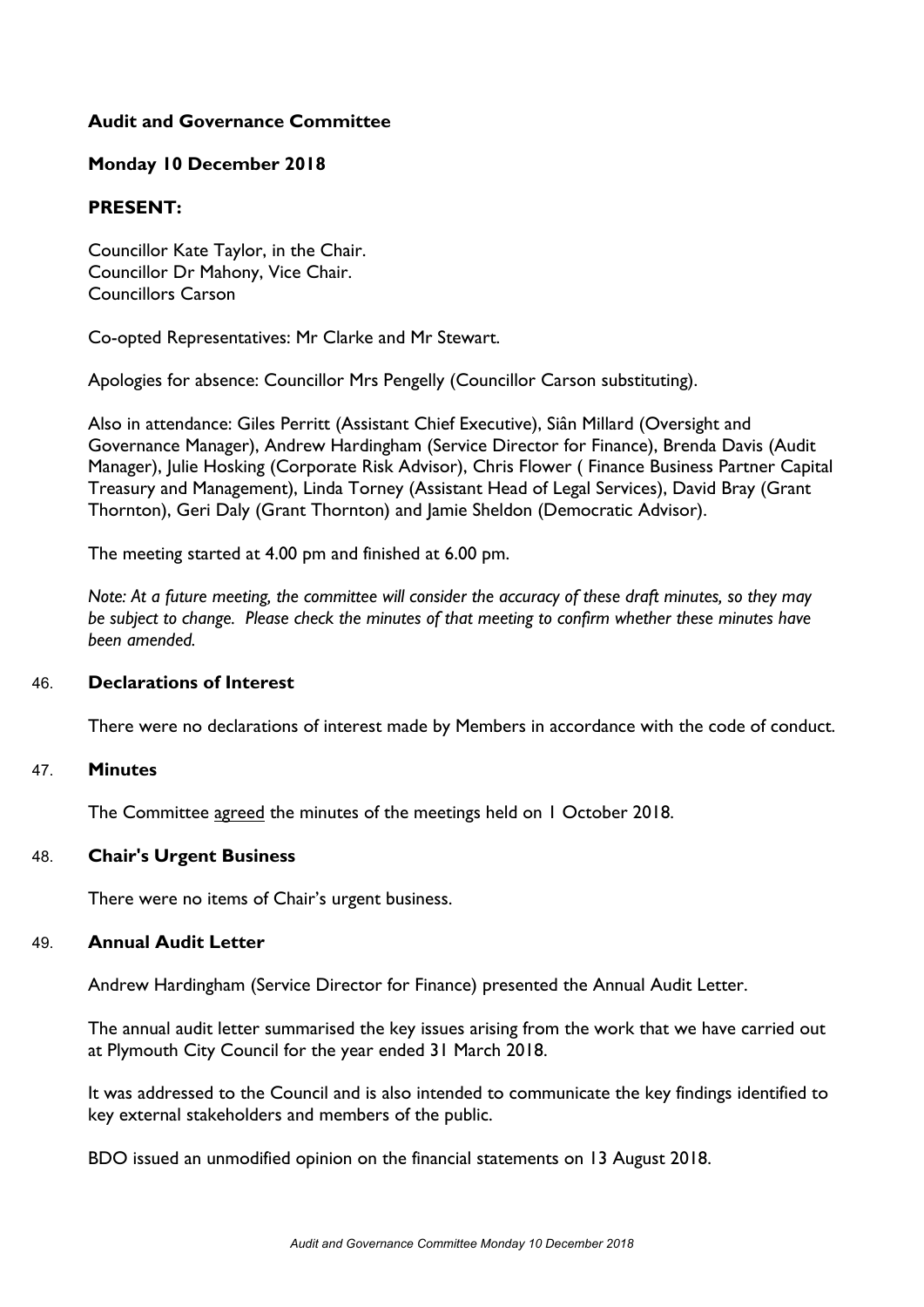BDO audit identified five errors above the reporting threshold that, if corrected, would reduce the deficit for the year by £2.571 million. These were not corrected by Plymouth City Council management as they were concluded to be immaterial to the financial statement both individually and cumulatively. BDO concurred with that conclusion.

BDO identified one material misstatement in respect of the classification of £54.8m of grants received in advance, which was corrected. This also resulted in a prior year adjustment of £39.6m.

BDO issued an unmodified conclusion on the Council's arrangements for securing economy, efficiency and effectiveness in its use of resources on 13 August 2018.

# 50. **Mid-Year Treasury Management Report 2018/19**

Chris Flower (Finance Business Partner) presented this report.

The Local Government Act 2003 required the Council to set out its Treasury Strategy and to prepare an Annual Investment Strategy.

The Council's Strategy for 2018/19 was approved by Full Council at its budget meeting on 16 February 2018.

Provided an update on the progress and outcomes against the Treasury Management Strategy for the six month period ended 30 September 2018.

It is a requirement of the CIPFA Code of Practice on Treasury Management that a mid- year report, as a minimum, would be presented to Full Council.

The Audit and Governance Committee noted the report.

#### 51. **Treasury Management Strategy 2019/20**

Chris Flower (Finance Business Partner) presented Treasury Management Strategy 2019/20 report.

Outlined the Treasury Management Strategy for 2019/20 which included the Annual Investment Strategy, the new Non-Treasury Management Investment Strategy and the Minimum Revenue Provision Statement.

The reports are required by The Chartered Institute of Public Finance and Accountancy (CIPFA) Code of Practice for Treasury Management in Public Services.

The Audit and Governance Committee agreed to recommend the Treasury Management Strategy 2019/20 (incorporating the authorised limits, operational boundaries and prudential indicators) to the Cabinet for recommendation on to Council.

# 52. **Capital Financing Strategy 2019/20**

Chris Flower (Finance Business Partner) presented the Capital Financing Strategy 2019/20.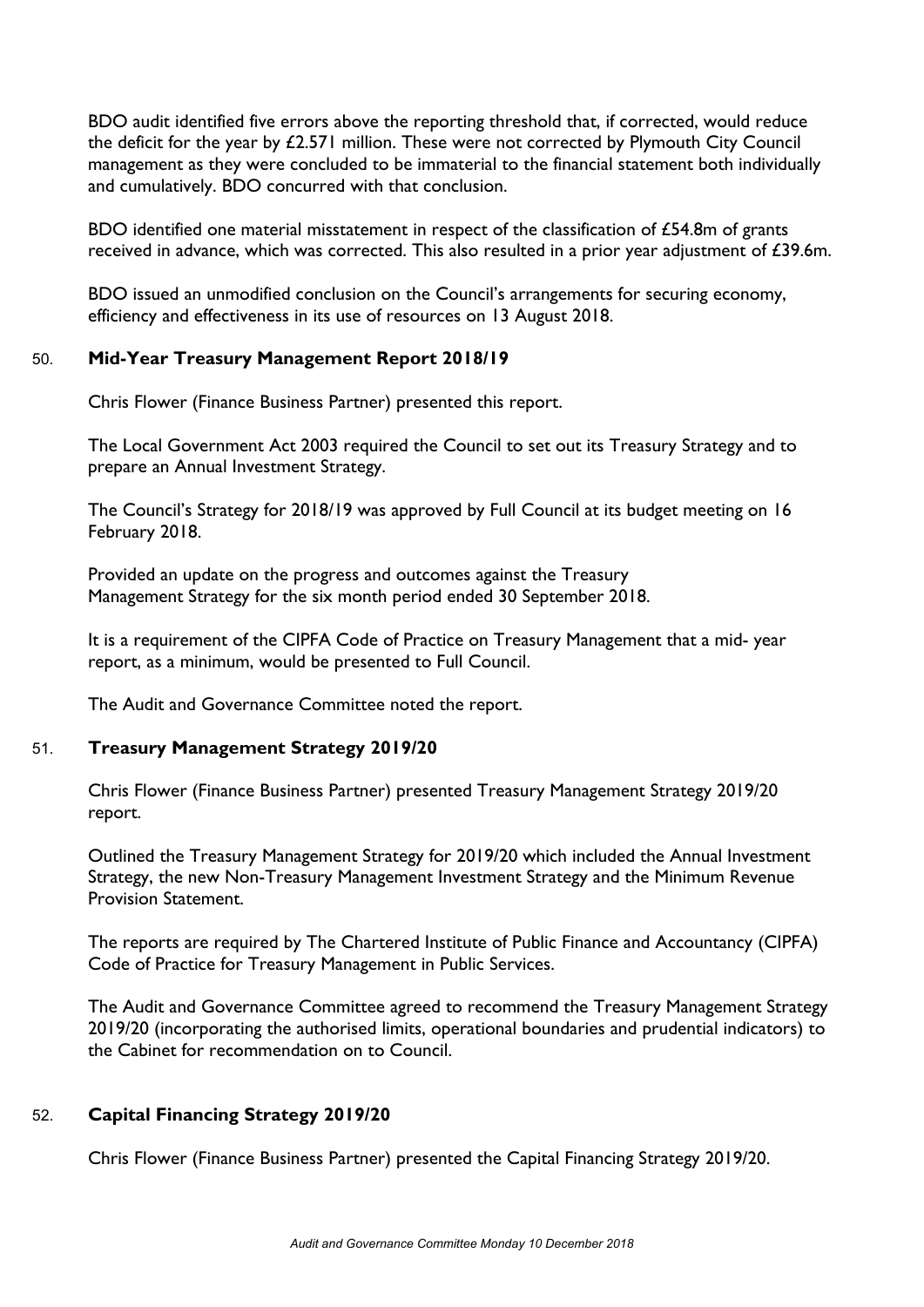The Strategy provided a high-level overview of how capital expenditure, capital financing and treasury management activity contributed to the provision of local public services along with an overview of how associated risk is managed and the implications for future financial sustainability.

It was now a requirement as part of the amendments implemented in the 2018/19 Treasury Management Code that all Local Authority's will need to produce a Capital Strategy each year.

The strategy provided an overarching policy framework for the Council's capital programme and planning, and will form part of a suite of strategies which provide a holistic view of the Council's financial planning framework. The report was considered in conjunction with the Medium-Term Financial Strategy, Treasury Management Strategy and Investment Strategy.

The Audit and Governance Committee recommended the Capital Financing Strategy 2018/19 to the Cabinet for approval.

#### 53. **Internal Audit Half Year Report**

Brenda Davis (Audit Manager) presented the Internal Audit Half Year Report.

Members of the Audit and Governance Committee were provided with a position statement on the audit work carried out in the first half of 2018/19, reviewing the performance and effectiveness of the Internal Audit services and provided a mid-year audit opinion on the adequacy of the Authority's internal control environment. The audit work delivered objective and relevant assurance and contributed to the effectiveness and efficiency of the governance, risk management and internal control processes.

The Audit and Governance Committee noted the report.

# 54. **External Audit Progress Report and Sector Update**

Geri Daly (Grant Thornton) and David Bray (Grant Thornton) presented the External Audit Progress Report and Sector Update.

Audit and Governance Committee were provided with a report on progress in delivering the responsibilities as external auditors.

A summary of emerging national issues and developments that may have be relevant to Plymouth City Council were provided and included a number of challenge questions in respect of these emerging issues which the Committee considered (these were a tool to use, if helpful, rather than formal questions requiring responses for audit purposes).

The Audit and Governance Committee noted the report.

# 55. **Operational Risk and Opportunity Management Update Report**

Julie Hosking (Corporate Risk Advisor) presented the Operational Risk and Opportunity Management Update Report.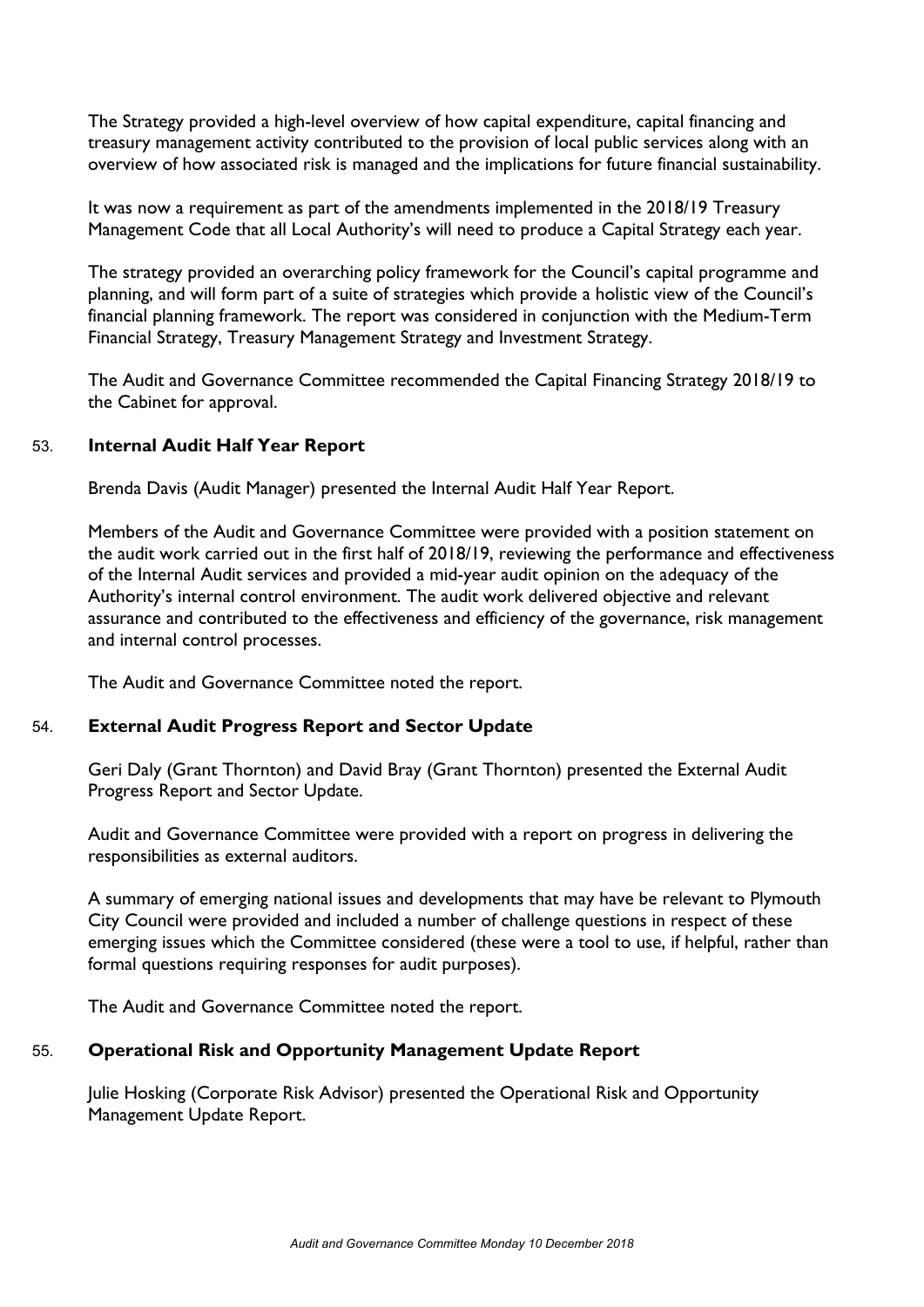To support the delivery of the City's vision and to enable the provision of high quality services to the citizens and communities of Plymouth it is imperative that effective risk management arrangements are in place.

A fundamental element of Corporate Governance, was risk managed approach to decision making which will enable the council to achieve its objectives and deliver services more efficiently and cost effectively.

The management of risk principles and processes equally applied at operational level, supporting improved performance, integration with corporate planning, projects, change programmes and partnerships.

outlined the continuing progress being made across Services in delivering Operational Risk and Opportunity Registers in line with the Council's shared vision and priorities.

The total number of operational risks now reported had decreased from 121 to 114, comprising of 2 high (red) risks, 69 medium (amber) risks and 43 low (green) risks.

Audit and Governance Committee noted the update.

### 56. **Whistle blowing Policy**

Brenda Davis (Audit Manager) presented the Whistle Blowing Policy.

The Whistleblowing Policy was last approved by the Audit Committee in June 2013 and that policy has now been subject to a further refresh.

The Whistleblowing Policy applied to all employees and Councillors of Plymouth City Council, including temporary and agency staff and was intended to encourage and enable individuals to raise serious concerns within the Council rather than overlooking a problem.

Paragraph 2.1 of the policy had been updated to make clear that although the policy extends to any other individual who wants to raise an allegation of perceived wrong doing, including consultants, contractors, sub-contractors who are engaged in work for the Council, workers who are not direct employees of Plymouth City Council may not receive the same protection under the Public Interest Disclosure Act.

Whilst the Council will endeavour to provide appropriate advice and support wherever possible in this eventuality, the policy recommended that advice is sought from a trade union representative or from 'Protect' formerly Public Concern at Work (an independent charity set up to provide advice and guidance about whistleblowing issues).

The committee expressed reservations about the wording relating to Anonymous Allegations at 3.3 and agreed to delegate authority to the Chair and Vice Chair to review and approve the Whistleblowing Policy.

# 57. **Anti-Fraud, Bribery and Corruption Policy, Strategy and Response Plan**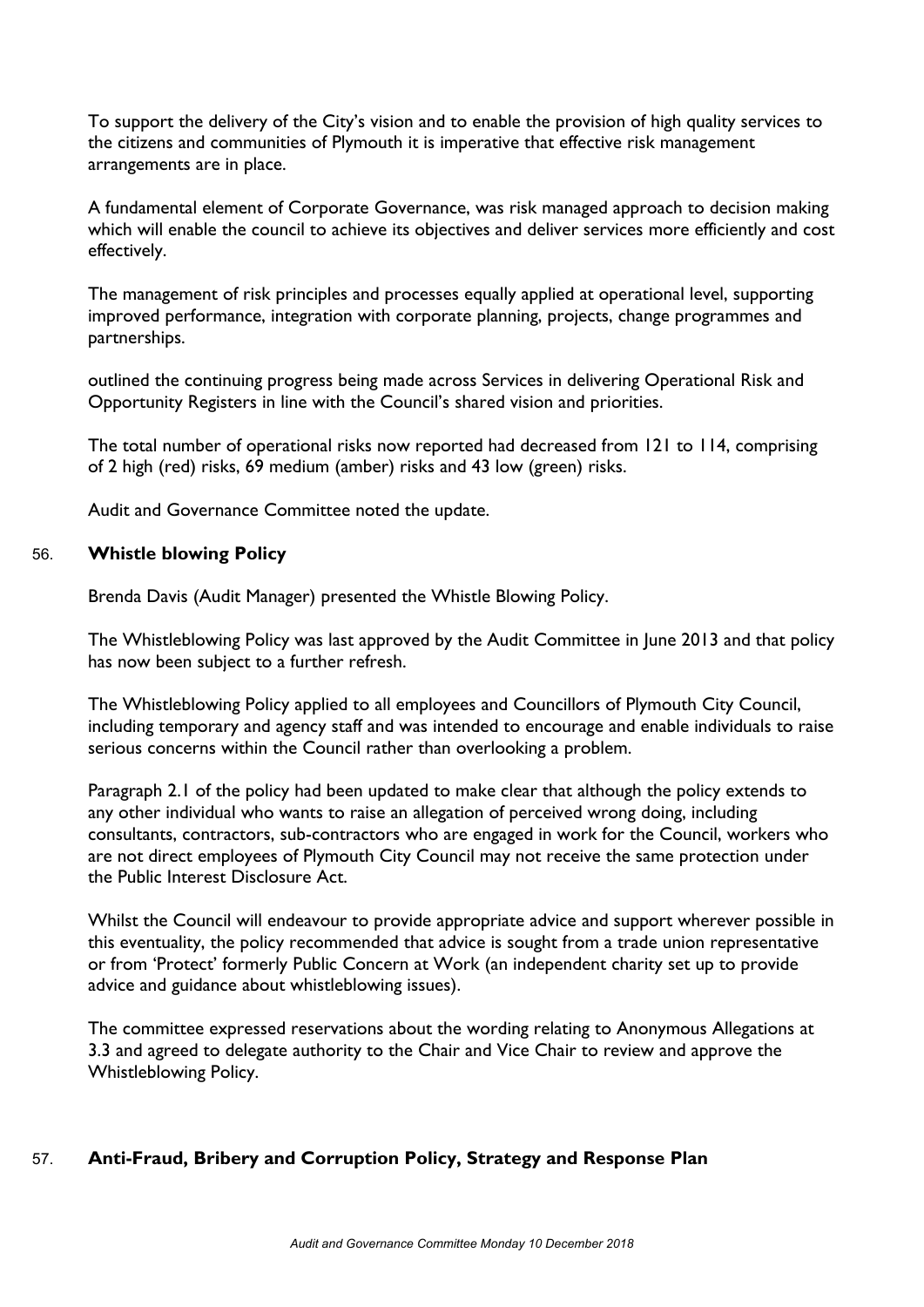Ken Johnson (Counter Fraud Service Manager) presented the Anti-Fraud, Bribery and Corruption Policy, Strategy and Response Plan.

Fraud was a major drain on the Public Purse and it was therefore imperative that all public-sector staff worked to prevent fraudulent activity and understand the threats and risks involved to the country's economy and specifically the local economy.

The public were entitled to expect the local authority to conduct its affairs with honesty and openness and to demand the highest levels of integrity and conduct from its staff, members and partners.

The Council was committed to clear accountability in the use of resources to achieve desired outcomes for service users and communities.

The opportunity for fraud, bribery and corruption was reduced to the absolute practical minimum enabling the Council to protect the money that is needed to deliver responsive and effective frontline services.

The Anti-Fraud, Bribery and Corruption Policy set out the expectations of Plymouth City Council, described what was meant by fraud, bribery and corruption and outlined the responsibilities of the Corporate Management Team, operational managers, officers and elected members.

The Anti-fraud, Bribery and Corruption Strategy and Response Plan detailed the actions the Council will undertake to prevent fraud, bribery and corruption from happening in the first place. How alleged or suspected occurrences would be investigated and the sanctions available to the Council when it was able to prove an offence beyond reasonable doubt or the offender confessed to having committed a criminal offence against the Authority.

The Audit and Governance Committee agreed the Anti-Fraud, Bribery and Corruption Policy, Strategy and Response plan.

#### 58. **Voter Id - to follow**

Giles Perritt (Assistant Chief Executive) presented the Voter ID report.

Voters in five English council areas: Bromley, Gosport, Swindon, Watford and Woking, were asked to produce a form of identification before voting at last May's Local Elections.

The Government and the Electoral Commission deemed this a success, as the overwhelming majority of voters had the right documents.

The scheme was a "reasonable and proportionate measure" to combat voter fraud at polling stations where an individual pretends to be someone else (known as "personation").

Eleven local authorities across England will be taking part in Voter ID pilots for the 2019 local elections:

- Pendle;
- Ribble Valley;
- North Kesteven;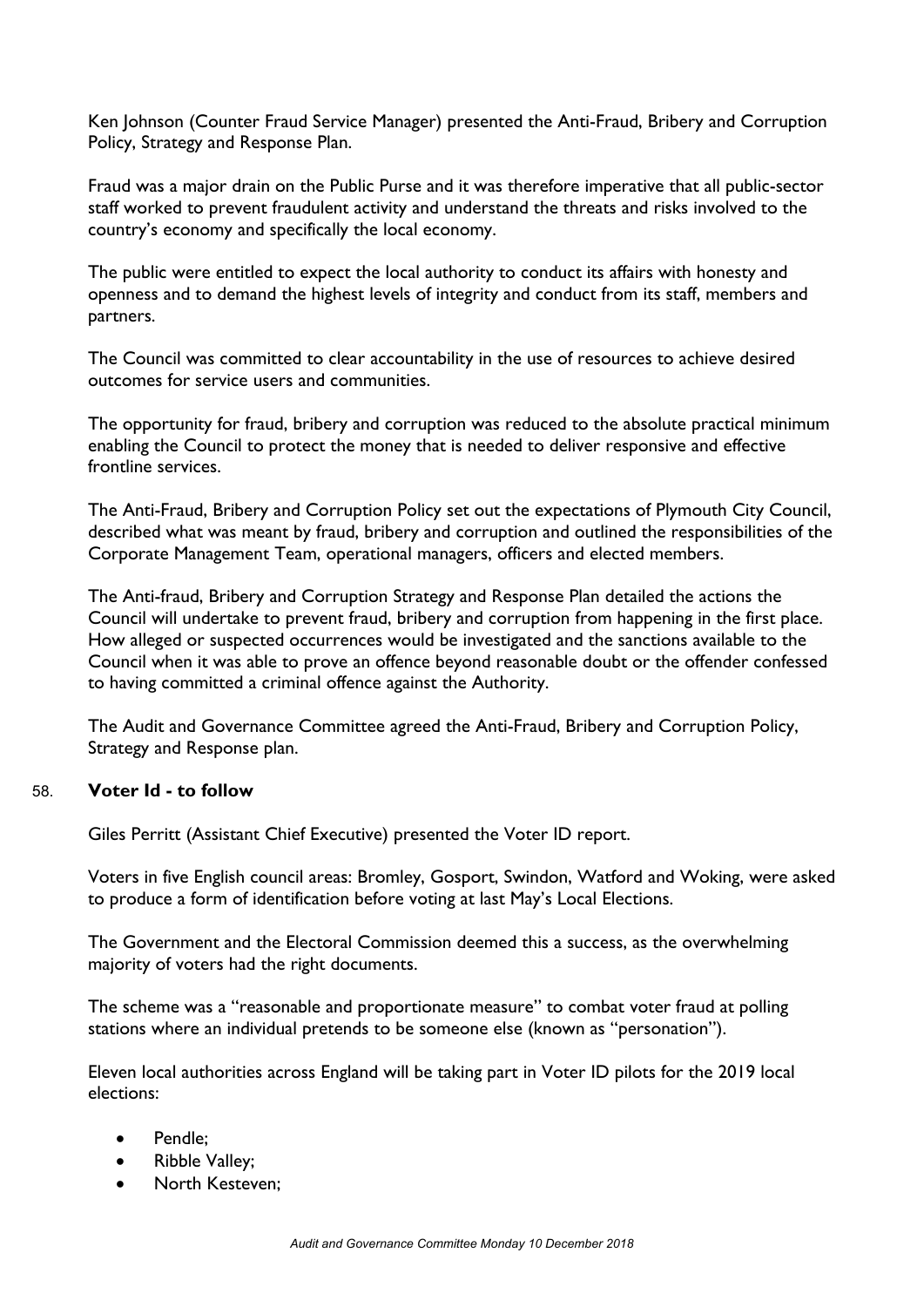- Watford:
- East Staffordshire;
- **•** Broxtowe:
- Braintree;
- North West Leicestershire;
- Woking;
- Derby;
- Mid Sussex.

The Electoral Registration Office Team will continue to register as many local residents as possible ahead of the 12 April 2019 deadline. This will include sending a pre-election confirmation letter in February/March 2019 to every household to identify anyone who is missing from the register and inviting them to register.

The Audit and Governance Committee noted the update.

#### 59. **Review of Petitions Guidance**

Linda Torney (Assistant Head of Legal Services) presented the review of petitions guidance report.

The Council had established guidance on how to deal with petitions. Following a recent petition the Audit and Governance Committee had been asked to review that guidance to ensure that the guidance was suitable and to maintain open and transparent decision making.

Members noted the report and agreed to discuss at their group meetings as to whether the petition arrangements needed amending.

#### 60. **Civic Event Calendar 2019**

Siân Millard (Oversight & Governance Manager) presented the Civic Calendar 2019 and provided members an update on forthcoming events.

Members agreed to form a working group to review the objectives of the Lord Mayor's Day and noted the update.

#### 61. **Tracking Resolutions**

Members noted the report.

#### 62. **Work Programme**

Members were invited to email the Chair with any items they would like included on the Work Programme.